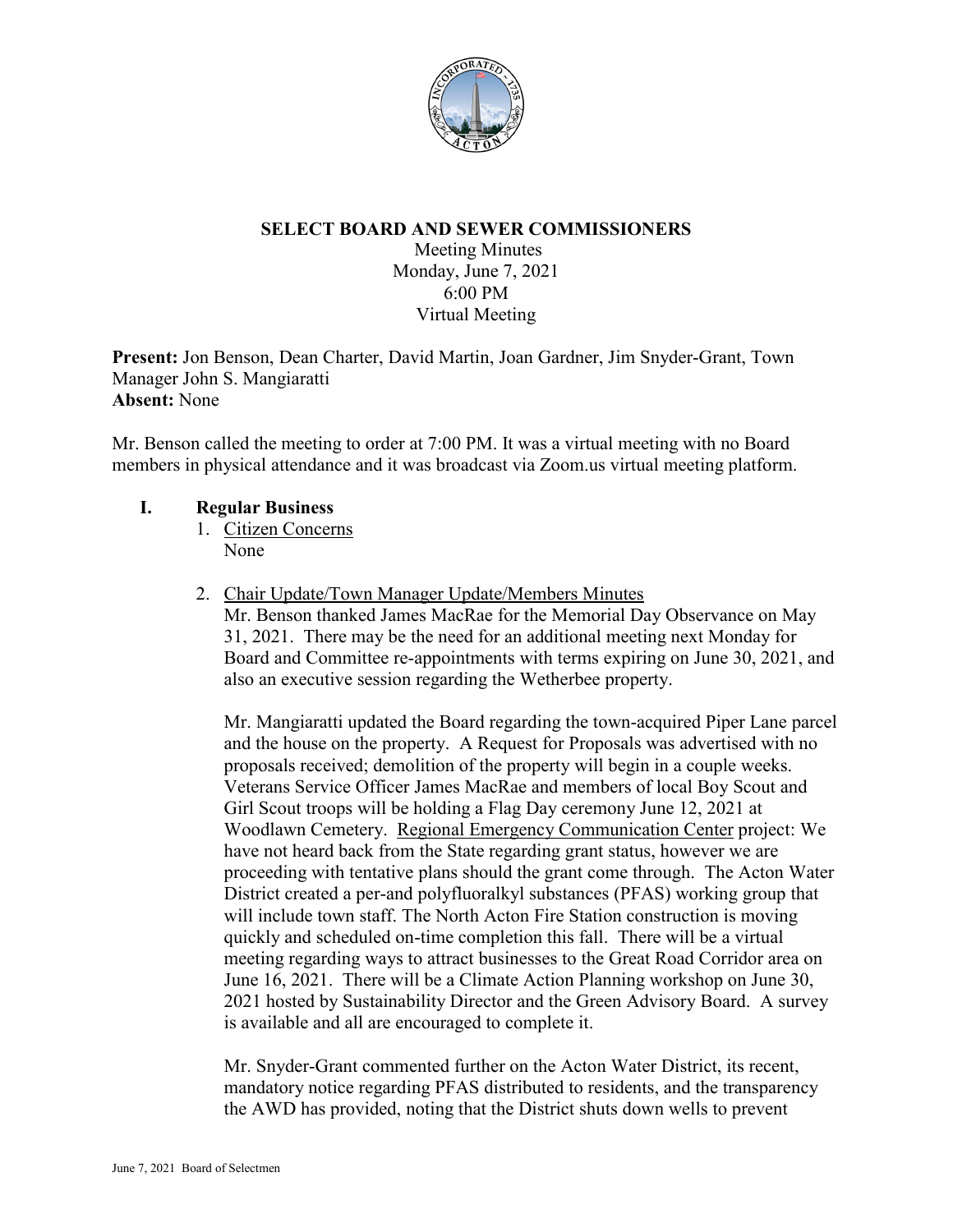

contaminants from entering into the public water supply. The PFAS working group will collaborate to determine best practices. The Powdermill Apartments project, which put Acton into Safe Harbor, has been delayed for six months due to obtaining a building permit. If a building permit is not issued by August, the State could remove the Town from Safe Harbor status until a building permit is granted.

Acton Water District Commissioner Barry Rosen updated the Board to urge all residents to observe the current restriction on outdoor watering from three days per week to one day per week due to wells shut down due to PFAS and construction.

Ms. Gardner thanked the voters of Acton for electing as a member of the Board. Mr. Martin noted a site walk at the 53 River Street location with members from four different committees in attendance with the archeologic consultant and the dam designer.

3. COVID-19 Response Update

Mr. Mangiaratti updated the Board that there are currently three residents in isolation, and 981 cumulative cases. The town is estimated to receive \$7.07 million from the American Rescue Plan Act and there will be less restriction on spending, and that expending funds will follow the treasury guidelines. The meeting in July will be a discussion with the Board how the CARES Act funding has been utilized.

# **II. Public Hearings**

- 4. 7:10 PM Site Plan Special Permit #9/28/2020-480, 67 Powdermill Road (applicant has requested to withdraw without prejudice) **Ms. Gardner moved, seconded by Mr. Martin to withdraw application without prejudice and unanimously voted by roll call: (Ayes: Mr. Snyder-Grant, Ms. Gardner, Mr. Charter, Mr. Benson, Mr. Martin)**
- **5.** 7:30 PM Pole Petition, Eversource Energy: Arlington Street at West Road. Christine Cosby represented Eversource for the request to add a pole to service energy to the new "twin schools" project.

**Ms. Gardner moved to close the hearing seconded by Mr. Martin with a unanimous vote by roll: (Ayes: Mr. Snyder-Grant, Ms. Gardner, Mr. Charter, Mr. Benson, Mr. Martin)**

**Ms. Gardner moved to approve the pole petition seconded by Mr. Charter and voted unanimously by roll: (Ayes: Mr. Snyder-Grant, Ms. Gardner, Mr. Charter, Mr. Benson, Mr. Martin)**

**III. Sewer Commissioner Business**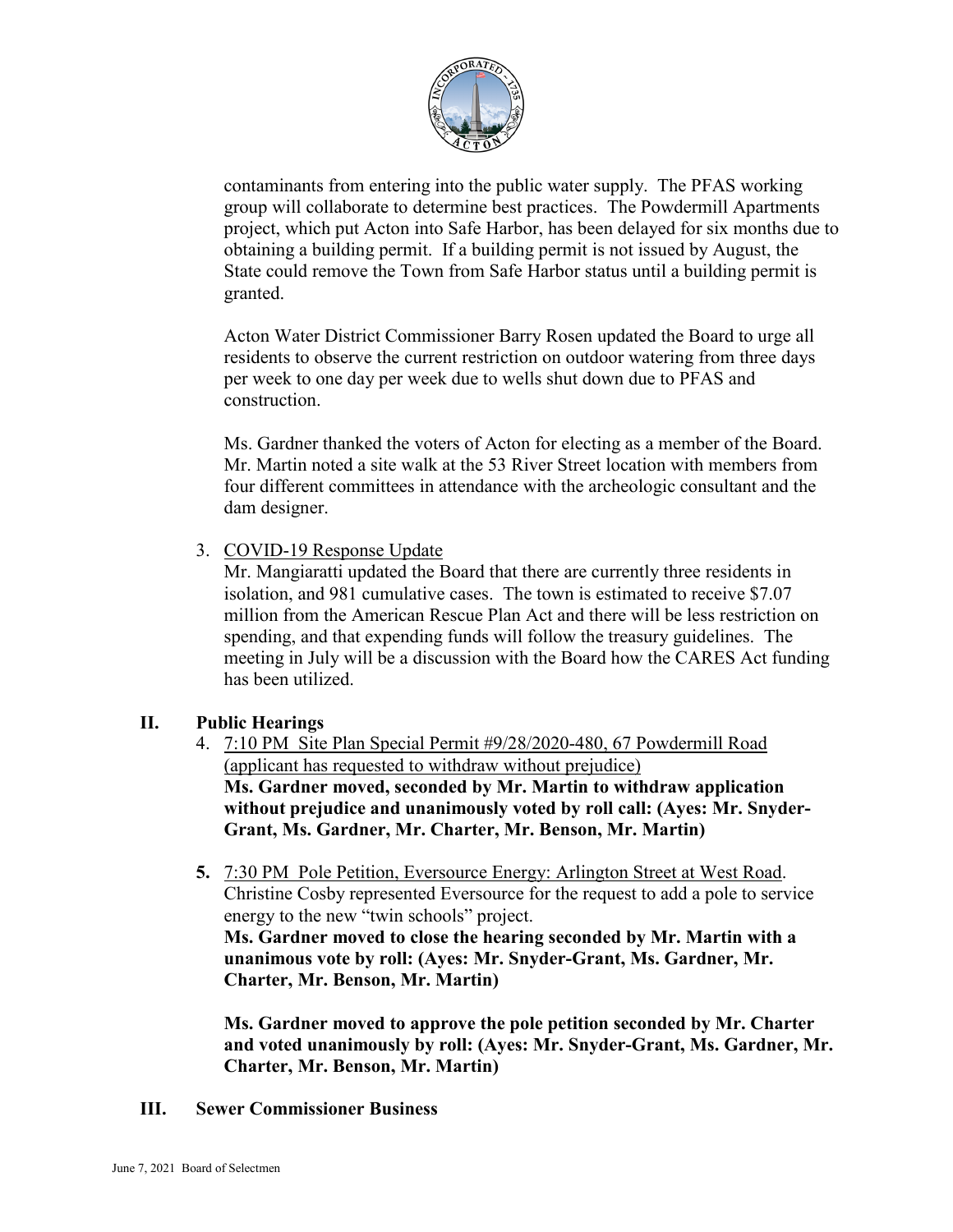

**6.** Approve Sewer Operations and Maintenance Rate for Fiscal Year 2022 Steve Barrett, Finance Director presented the proposed rate for FY22 with a recommendation of a 2.5% increase. **Ms. Gardner moved to approve the proposed 2.5% rate increase, seconded by Mr. Charter and voted unanimously by roll: (Ayes: Mr. Snyder-Grant, Ms. Gardner, Mr. Charter, Mr. Benson, Mr. Martin)**

## **IV. New/Special Business**

- 7. Approve Letter of Support for MassWorks Grant Proposal **Mr. Martin moved to approve the MassWorks Grant Letter of Support and have the Town Manager sign the letter seconded by Ms. Gardner and voted unanimously by roll: (Ayes: Mr. Snyder-Grant, Ms. Gardner, Mr. Charter, Mr. Benson, Mr. Martin)**
- 8. Presentation of Proposed Low Income Community Solar Program The Board heard a presentation on a proposed low-income community shared solar facility at the WR Grace site. The solar project would direct revenues received from the Solar Massachusetts Renewable Target (SMART) Program to low-income Acton Power Choice customers providing monthly electrical savings at no cost to the town.
- 9. Discuss Open Meeting Law Complaint May 28, 2021 and Delegate Response The Board received an Open Meeting Law complaint regarding a delay in the required response to the submitted Open Meeting Law Complaint regarding meeting minutes, which have been revised and approved. **Mr. Benson moved to instruct Town Counsel and the Town Manager to respond to Mr. Ballard's three open meeting law complaints from May 18 and May 19, 2021 by informing him and the Attorney General's Office that the minutes of April 12, 26, and May 3, 2021 have been revised and approved by the Board to reflect additional detail and the initial approval of the inaccurate minutes was not an intention to violate the open meeting law, seconded by Ms. Gardner and voted unanimously by roll: (Ayes: Mr. Snyder-Grant, Ms. Gardner, Mr. Charter, Mr. Benson, Mr. Martin)**

**Mr. Benson moved to instruct Town Counsel and the Town Manager to respond to Mr. Ballard's May 28, 2021 open meeting law complaint by acknowledging the Board's error in not providing a timely notice of response to Mr. Ballard and the Attorney General's Office, seconded by Ms. Gardner and voted unanimously by roll: (Ayes: Mr. Snyder-Grant, Ms. Gardner, Mr. Charter, Mr. Benson, Mr. Martin)**

10. Consider Voting to End the Local State of Emergency Related to the COVID Pandemic Effective June 15, 2021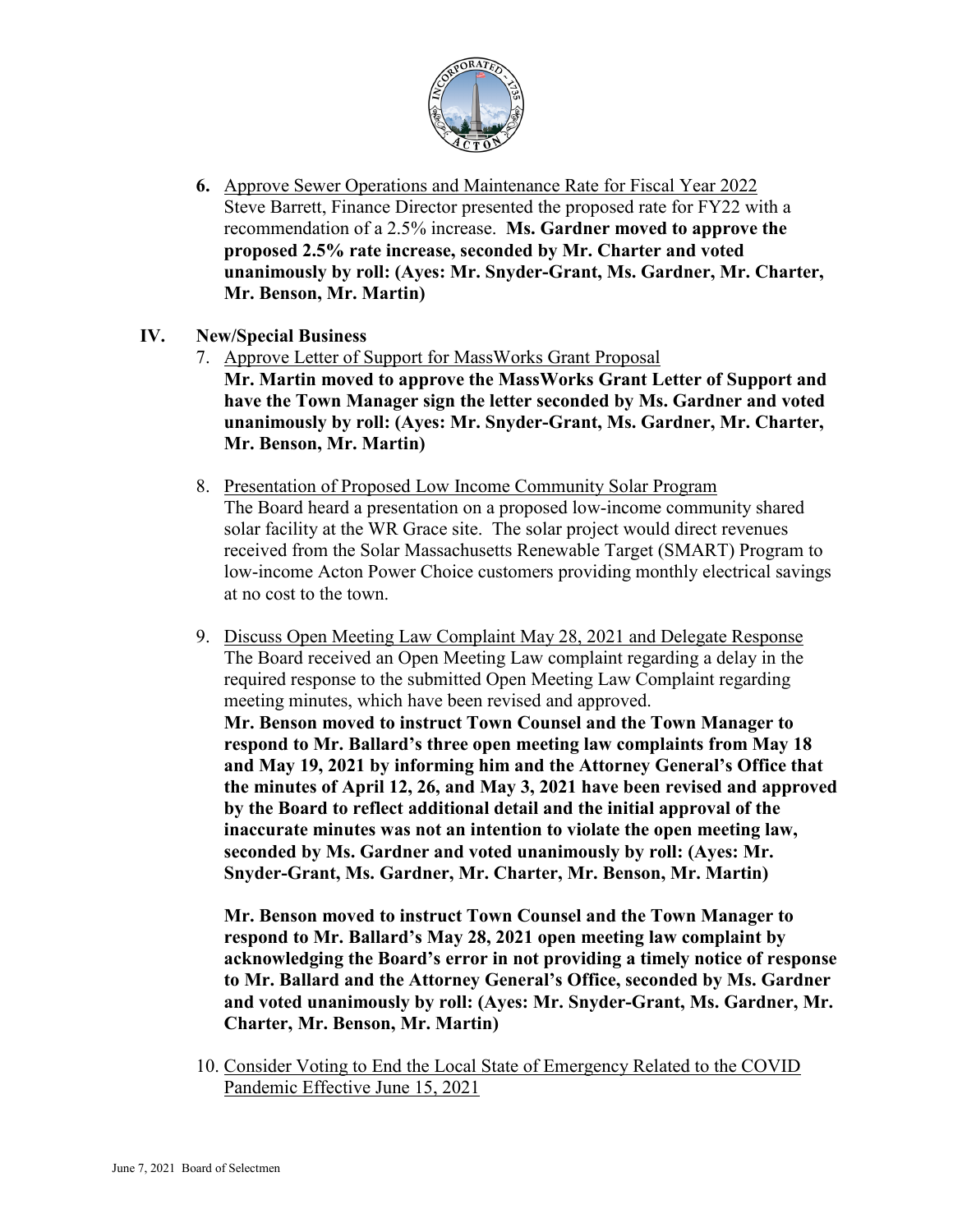

Coinciding with the Governor's declaration to end the Commonwealth's State of Emergency declared on March 10, 2020, to end on June 15, 2021, **Ms. Gardner moved to approve ending the local state of emergency effective June 15, 2021, seconded by Mr. Martin and voted unanimously by roll: (Ayes: Mr. Snyder-Grant, Ms. Gardner, Mr. Charter, Mr. Benson, Mr. Martin)**

## 11. Discuss Transition to In-Person Meetings

Mr. Mangiaratti provided the Board with an update regarding the end of the State of Emergency and transitioning to in-person meetings. Mr. Mangiaratti inquired of the Board's preference should there not be an extension to continue virtual meetings. Several Members suggested that boards and committees meet either entirely in-person, entirely remotely and hybrid if allowed, and suggested that if there were any deviation to what Open Meeting Law allows, that it would have to be a case-by-case basis with permission from the Select Board. Mr. Mangiaratti suggests continuing meet remotely through the Annual Town Meeting (June 21). Several comments were made by members of the public voicing concern about people feeling uncomfortable meeting in public, and also comments of encouraging meeting all in-person, and requests for hybrid meetings.

**Mr. Martin moved within the bounds of state law, as of 23 June 2021, Boards and Committees may choose for meetings to be held remote or all in-person and permission for remote public participation for local meetings may be granted by the Select Board on a case-by-case basis, seconded by Ms. Gardner and voted unanimously by roll: (Ayes: Mr. Snyder-Grant, Ms. Gardner, Mr. Charter, Mr. Benson, Mr. Martin)**

Mr. Snyder-Grant will be asking for permission on behalf of the Commission on Disabilities to meet remotely as a local meeting.

The next meeting of the Board will be remote on June 21, 2021

12. Discuss Request for Use of Space in Front of the Memorial Library for Pride Display

A request was made by Padmini Narayan, member of the group Love Across the USA, to place a crochet tree wrap in front of the Memorial Library to celebrate Pride Month.

**Ms. Gardner moved to approve the request for a tree wrap on the Memorial Library lawn in observance of Gay Pride Month, seconded by Mr. Snyder-Grant and voted unanimously by roll: (Ayes: Mr. Snyder-Grant, Ms. Gardner, Mr. Charter, Mr. Benson, Mr. Martin)**

13. Review 2021 Annual Town Meeting Articles and Consider Recommendations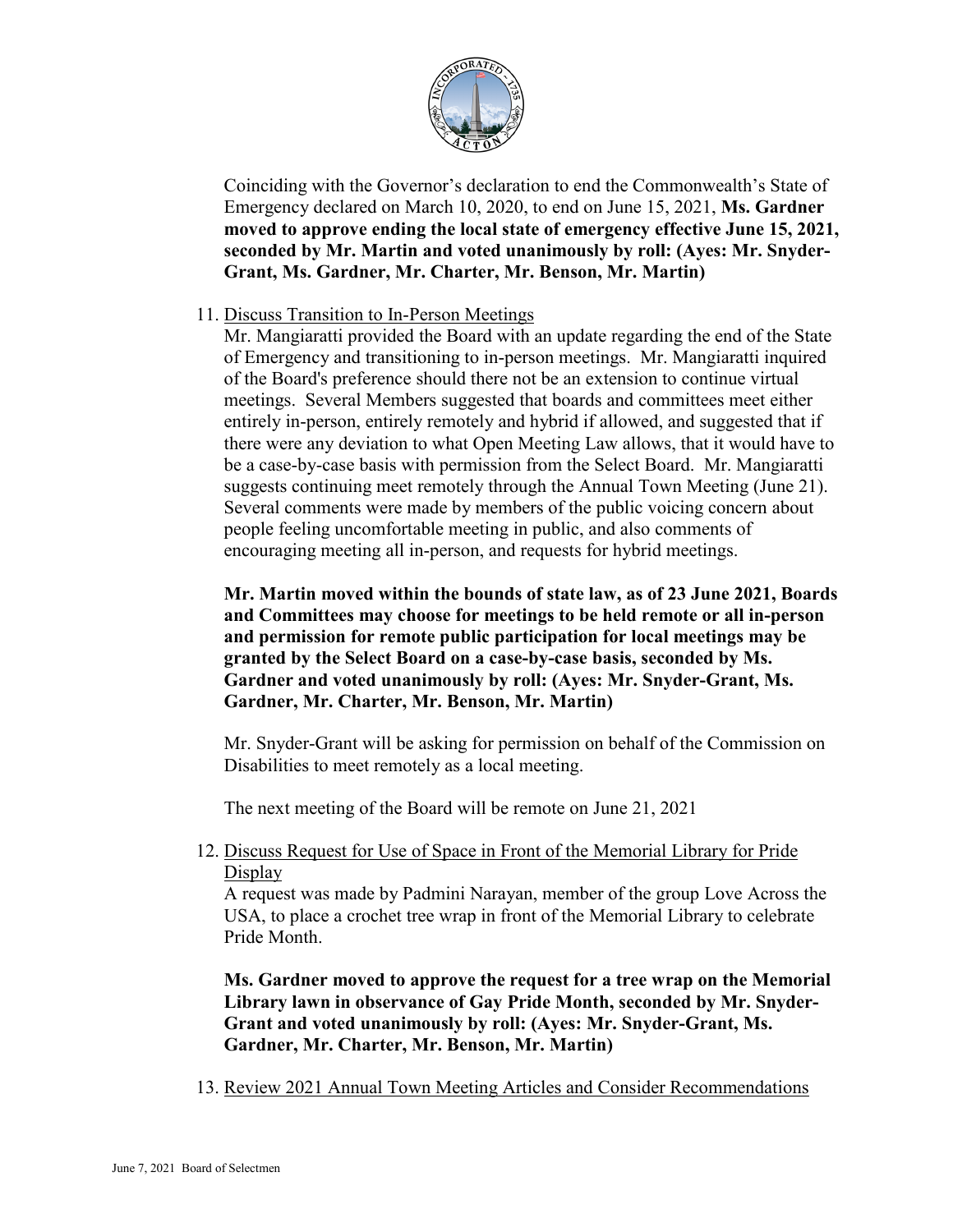

The Board discussed Warrant Article 4A and felt it was not ready and needed more public outreach. **Mr. Charter moved to pass over article 4A, seconded by Ms. Gardner and voted unanimously by roll: (Ayes: Mr. Snyder-Grant, Ms. Gardner, Mr. Charter, Mr. Benson, Mr. Martin)**

**Ms. Gardner moved to recommend Article 10, seconded by Mr. Martin and voted unanimously by roll: (Ayes: Mr. Snyder-Grant, Ms. Gardner, Mr. Charter, Mr. Benson, Mr. Martin)**

**Ms. Gardner moved to recommend Article 28, seconded by Mr. Charter and voted unanimously by roll: (Ayes: Mr. Snyder-Grant, Ms. Gardner, Mr. Charter, Mr. Benson, Mr. Martin)**

14. Approve Amended Town Manager Contract

The Board approved the amended contract that increases the Town Manager's base salary from \$205,312 to \$216,000, which includes a one-time merit payment of \$5,000. The contract will be extended for another three years. **Ms. Gardner moved to approve the Town Manager's contract and seconded by Mr. Charter and voted unanimously by roll: (Ayes: Mr. Snyder-Grant, Ms. Gardner, Mr. Charter, Mr. Benson, Mr. Martin)**

15. Request from Pepperell Select Board to Attend June 24, 2021 Meeting Board members that are available will attend and no formal vote was taken.

# **V. Consent Items**

Mr. Martin held consent item 16. **Ms. Gardner moved to approve consent items 17-25, seconded by Mr. Martin and voted unanimously by roll: (Ayes: Mr. Snyder-Grant, Ms. Gardner, Mr. Charter, Mr. Benson, Mr. Martin)**

Mr. Martin requested to have a letter sent to the Board by email from Indivisible Acton regarding members attending conscious bystander training. **Mr. Martin moved to approve May 3, 2021 minutes as amended, seconded by Ms. Gardner and voted unanimously by roll: (Ayes: Mr. Snyder-Grant, Ms. Gardner, Mr. Charter, Mr. Benson, Mr. Martin)**

**Ms. Gardner moved to adjourn, seconded by Mr. Charter and voted unanimously by roll: (Ayes: Mr. Snyder-Grant, Ms. Gardner, Mr. Charter, Mr. Benson, and Mr. Martin). Meeting adjourned at 9:51 PM.**

# **Documents and Exhibits Used During this Meeting**

- Agenda, June 7, 2021
- Public Hearing Notice for Site Plan Special Permit #09/28/2020-480, 67 Powdermill Road and Letter from Leo Bertolami Dated May 26, 2021
- Sewer Operations and Maintenance Memo Dated June 7, 2021